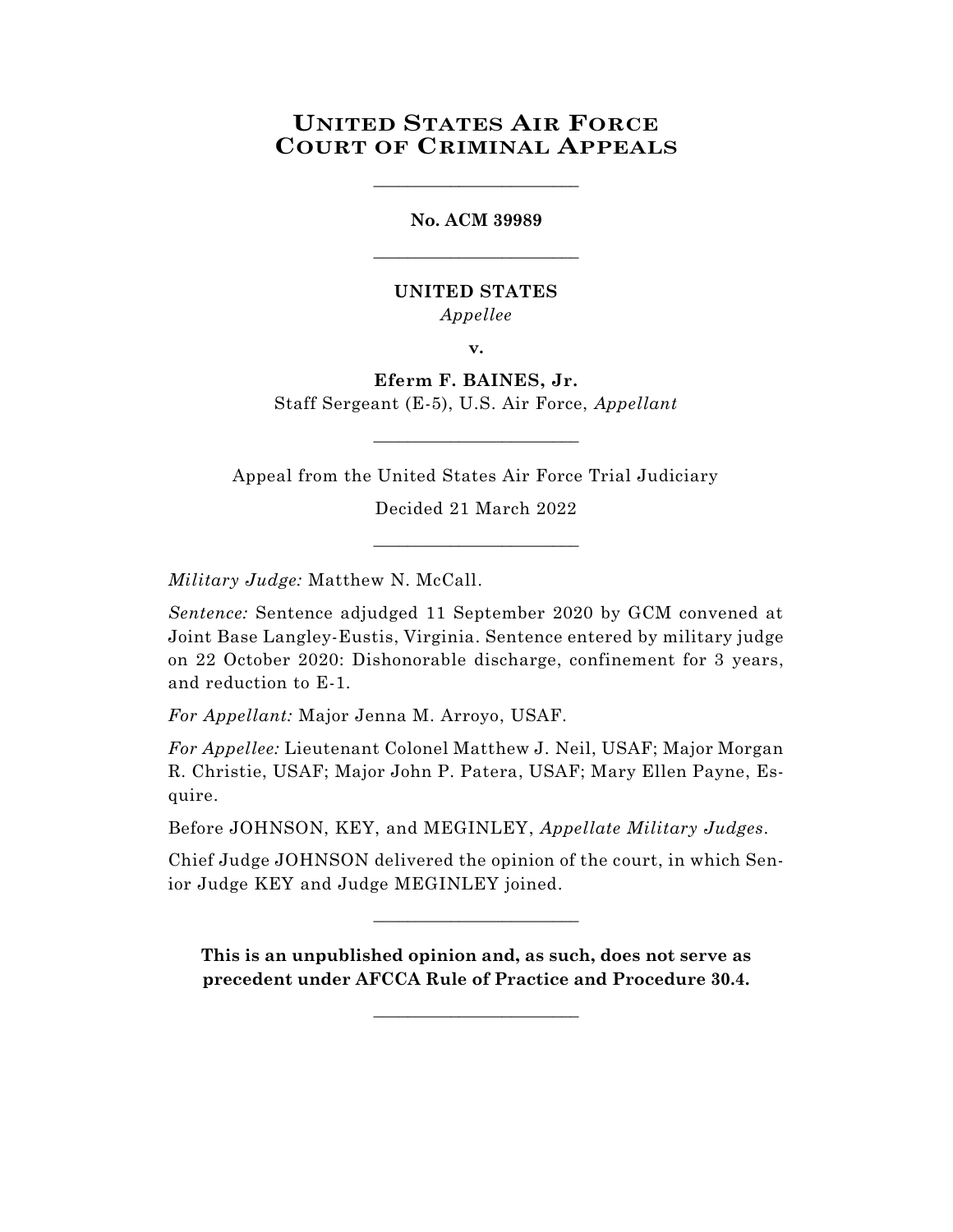#### JOHNSON, Chief Judge:

A general court-martial composed of a military judge alone convicted Appellant, in accordance with his pleas pursuant to a plea agreement, of one specification of assault consummated by a battery and one specification of aggravated assault in violation of Article 128, Uniform Code of Military Justice (UCMJ), 10 U.S.C. § 928. The military judge sentenced Appellant to a dishonorable discharge, confinement for three years, and reduction to the grade of E-1. The convening authority signed a Decision on Action memorandum in which he deferred the adjudged confinement until Appellant's release from civilian confinement imposed as a result of Appellant's conviction in Virginia circuit court for related offenses. The military judge signed an entry of judgment reflecting the adjudged findings and sentence, including the deferment of confinement.

Appellant raises a single issue on appeal: whether his sentence is inappropriately severe. We find no relief is warranted, and we affirm the findings and sentence.

#### **I. BACKGROUND**

Appellant met NB, an active duty Air Force member, when they were both deployed to Africa in 2016. They married in August 2017. In January 2019, Appellant and NB were stationed at Joint Base Langley-Eustis, Virginia, and lived together in an off-base apartment in Hampton, Virginia.

On 14 January 2019, Appellant got into an argument with NB, who was approximately eight weeks pregnant at the time, in a bedroom in their apartment. Appellant had come to suspect that he might not be the father of the child; his suspicions were significantly fueled by a prior experience with a different woman in which he had been falsely led to believe he was the father of a child. During the argument, Appellant grabbed NB by the neck, and they fell onto a bed. Appellant then squeezed NB's neck with his hands; NB subsequently told police that she lost consciousness twice while Appellant was strangling her. Eventually, Appellant let go and allowed NB to get up, whereupon she leaned against a dresser and gasped for air.

Appellant then grabbed NB's cell phone and iPad, took them into the living room, and struck them against the floor, damaging them. NB grabbed her keys and went into the living room, where the argument continued. NB threw her keys at Appellant, hitting him in the face, and then temporarily left the apartment. When NB returned, she went into the bedroom where Appellant was and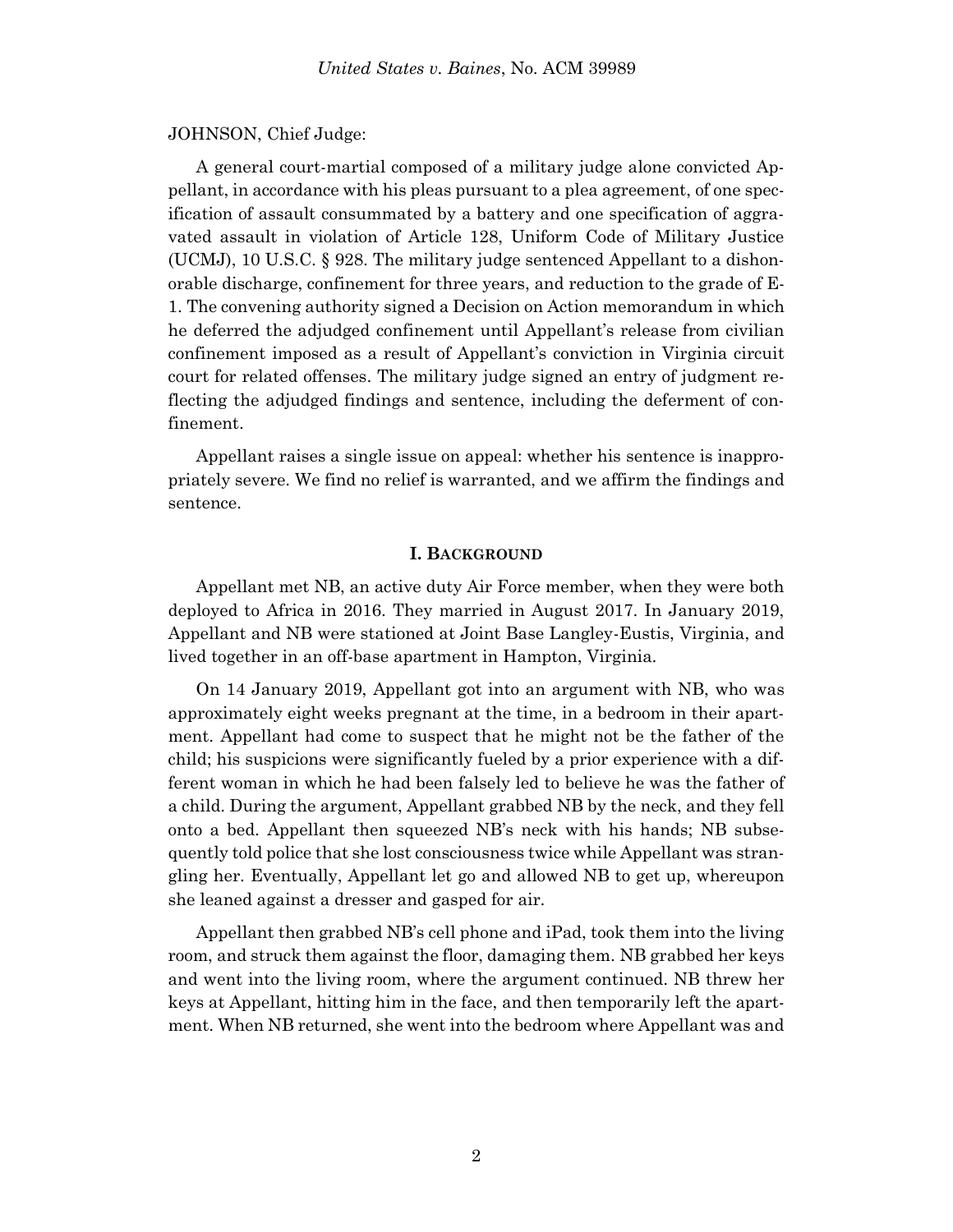the argument resumed. NB threw a bottle of cologne at Appellant, who then stood up and struck NB in the face with his closed fist.<sup>1</sup>

NB then left the bedroom and returned with her 9mm handgun. She pointed the handgun toward Appellant and fired a shot between his legs. Appellant fell to the floor when he heard the shot, looked up at NB, and saw the weapon had jammed. NB threw the handgun to the floor and ran out of the apartment. In the parking lot of the apartment complex she found a tow truck being driven by JJ. NB told JJ her husband was trying to shoot her. JJ allowed NB into the cab of his truck and began to drive out of the parking lot. In the meantime, Appellant had retrieved his own 9mm handgun, exited the apartment, and went into the parking lot where he had seen NB enter JJ's truck. As JJ reached the parking lot exit, Appellant fired six shots at the truck. One bullet hit the truck's passenger side rear-view mirror; another bullet traveled across the street, went through a window, and lodged in the wall of a resident's room in a senior living center. However, none of the bullets struck any person.

JJ drove to a local restaurant where he called the police, who arrived shortly thereafter. NB was taken to a hospital where she was treated for a scratch, a contusion, swelling, and other injuries to her head and neck. Sometime later that night, Appellant began exchanging phone messages with NB and informed her that at various points he was being pursued by police. NB repeatedly urged Appellant to turn himself in, but Appellant refused. Eventually Appellant crashed the vehicle he was driving and then shot himself in the neck; as a result, he suffered some permanent nerve damage and hearing loss in one ear. After Appellant shot himself he was apprehended by police on 15 January 2019.

The Commonwealth of Virginia prosecuted Appellant in civilian criminal court in Hampton, Virginia, resulting in his conviction on 11 July 2019 for the following offenses: maliciously shooting at an occupied vehicle, VA CODE ANN. § 18.2-154; attempted malicious wounding (of JJ), VA CODE ANN. § 18.2-51; shooting a firearm in public, VA CODE ANN. § 18.2-280; recklessly handling a firearm, VA CODE ANN. § 18.2-56.1; and destruction of property with value or damage less than \$1,000.00, VA CODE ANN. § 18.2-137. <sup>2</sup> NB declined to participate in Appellant's civilian trial, and when called as a witness she invoked her

l

<sup>1</sup> Appellant entered into a stipulation of fact with the Government which states that Appellant struck NB once with his fist, but also states NB later told police Appellant struck her with his fist an estimated five or six times.

<sup>2</sup> Appellant was separately prosecuted and convicted in Newport News, Virginia, on 19 August 2019 for felony eluding law enforcement, VA CODE ANN. § 46.2-817(B).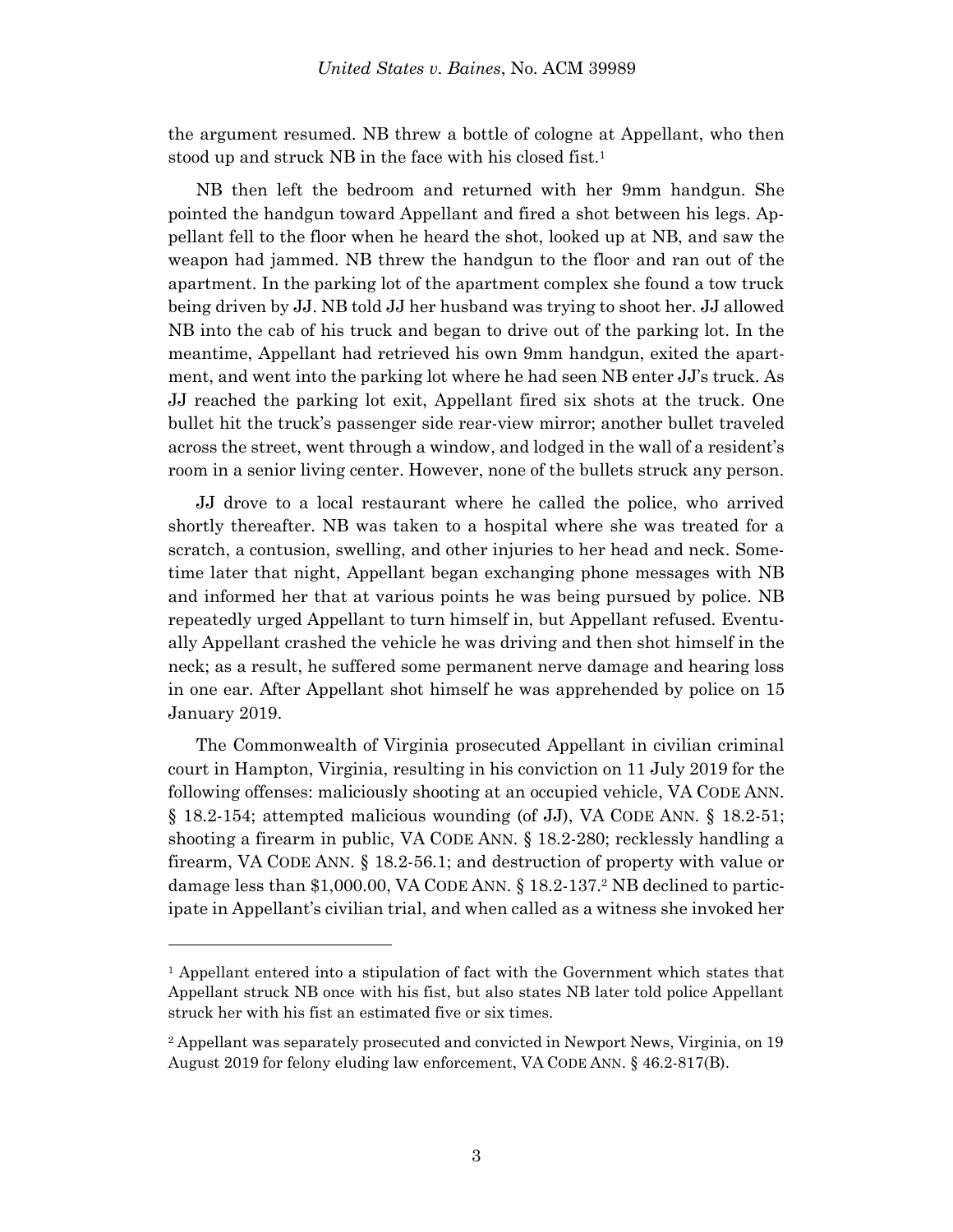Fifth Amendment<sup>3</sup> privilege against self-incrimination. As a result, the Commonwealth of Virginia dismissed three charges against Appellant in which NB was a named victim, including: assault and battery of a family or household member, VA CODE ANN. § 18.2-57.2; strangling NB resulting in bodily injury, VA CODE ANN. § 18.2-51.6; and attempting to shoot NB with the intent to maim, disfigure, disable, or kill, VA CODE ANN. § 18.2-26/18.2-51.

On 2 October 2019, for his civilian convictions in Hampton, Virginia, Appellant was sentenced to 23 years of confinement, with 20 years suspended, and to 20 years of supervised probation.<sup>4</sup>

The convening authority referred four specifications against Appellant for trial by a general court-martial: attempted murder of NB by shooting at her with a firearm on or about 14 January 2019, in violation of Article 80, UCMJ, 10 U.S.C. § 880; assault consummated by a battery by striking NB in the face and squeezing her neck on or about 14 January 2019, in violation of Article 128, UCMJ; assault with intent to inflict bodily harm on NB by shooting at her with a loaded firearm on or about 14 January 2019, in violation of Article 128, UCMJ; and, related to a separate prior incident in Texas, squeezing NB's neck with his hands between on or about 1 November 2018 and on or about 2 December 2018, in violation of Article 128, UCMJ. Appellant and the convening authority entered a plea agreement whereby the convening authority agreed, *inter alia*, to withdraw and dismiss the attempted murder specification and the 2018 assault specification from Texas.<sup>5</sup> In addition, Appellant agreed that the military judge must sentence him to confinement for a minimum of 12 months and a maximum of two years for the remaining assault consummated by a battery specification, and for a minimum of 12 months and a maximum of seven years for the aggravated assault specification, with the adjudged terms of confinement to run concurrently.

l

<sup>3</sup> U.S. CONST. amend. V.

<sup>4</sup> Appellant received a suspended sentence of two years in confinement for his conviction in Newport News, Virginia, for eluding police.

<sup>&</sup>lt;sup>5</sup> The plea agreement provided the dismissals would "ripen into prejudice . . . upon completion of appellate review which confirms [sic] the approved [sic] findings and sentence."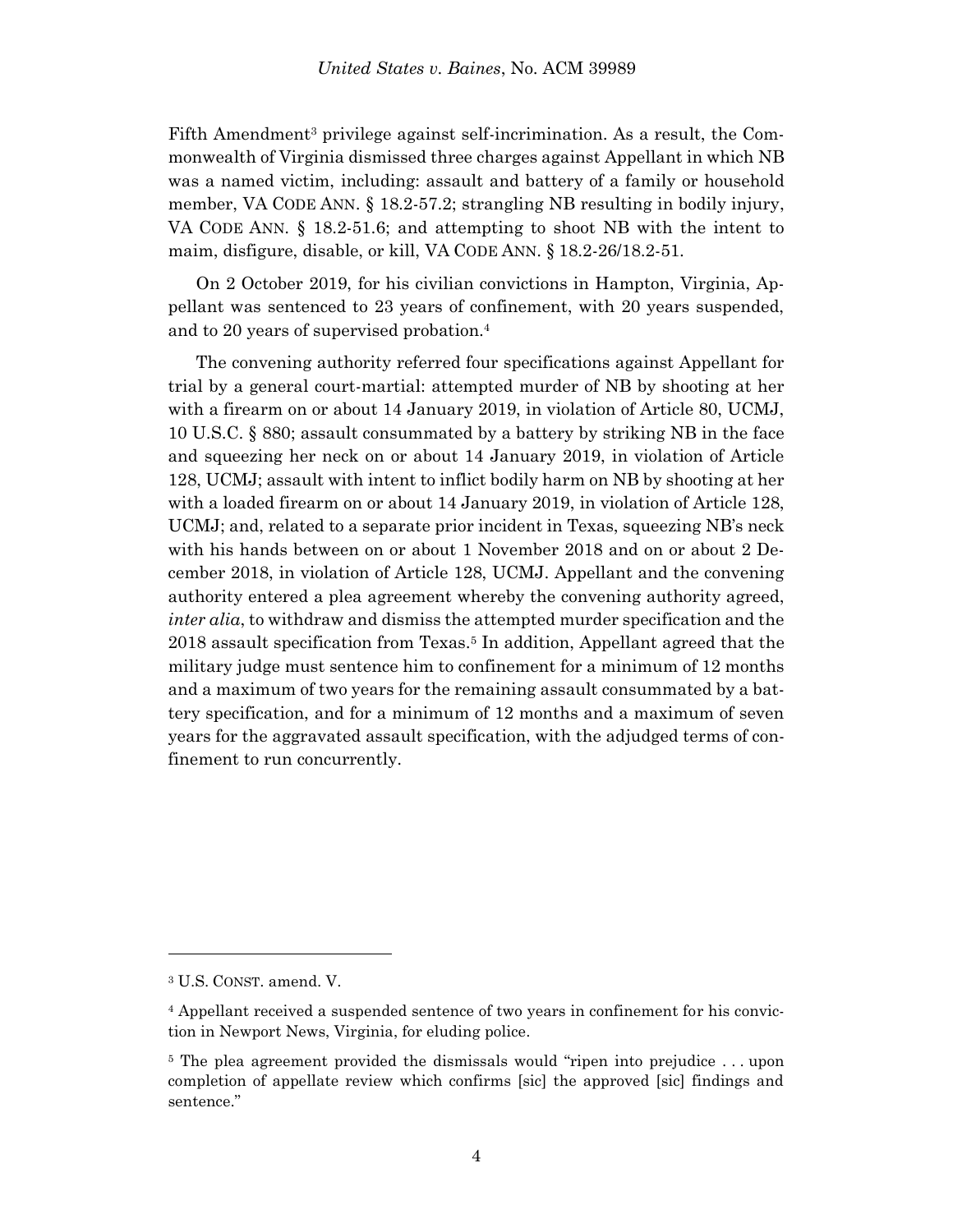#### **II. DISCUSSION**

#### **A. Law**

We review issues of sentence appropriateness de novo. *United States v. Lane*, 64 M.J. 1, 2 (C.A.A.F. 2006) (citing *United States v. Cole*, 31 M.J. 270, 272 (C.M.A. 1990)). We may affirm only as much of the sentence as we find correct in law and fact and determine should be approved on the basis of the entire record. Article 66(d), UCMJ, 10 U.S.C. § 866(d). "We assess sentence appropriateness by considering the particular appellant, the nature and seriousness of the offense, the appellant's record of service, and all matters contained in the record of trial." *United States v. Sauk*, 74 M.J. 594, 606 (A.F. Ct. Crim. App. 2015) (en banc) (per curiam) (alteration in original) (citing *United States v. Anderson*, 67 M.J. 703, 705 (A.F. Ct. Crim. App. 2009)). Although we have great discretion to determine whether a sentence is appropriate, we have no authority to grant mercy. *United States v. Nerad*, 69 M.J. 138, 146 (C.A.A.F. 2010).

Courts of Criminal Appeals are "not required . . . to engage in sentence comparison with specific [other] cases 'except in those rare instances in which sentence appropriateness can be fairly determined only by reference to disparate sentences adjudged in closely related cases.'" *United States v. Lacy*, 50 M.J. 286, 288 (C.A.A.F. 1999) (quoting *United States v. Ballard*, 20 M.J. 282, 283 (C.M.A. 1985)). Cases are "closely related" when, for example, they involve "coactors involved in a common crime, servicemembers involved in a common or parallel scheme, or some other direct nexus between the servicemembers whose sentences are sought to be compared." *Id*. "[A]n appellant bears the burden of demonstrating that any cited cases are 'closely related' to his or her case and that the sentences are 'highly disparate.'" *Id*. A Court of Criminal Appeals may compare an appellant's case to other non-"closely related" cases in order to assess the propriety of the sentence, but is not required to do so. *United States v. Wacha*, 55 M.J. 266, 267 (C.A.A.F. 2001). However, unless the cases are closely related, "[t]he appropriateness of a sentence generally should be determined without reference or comparison to sentences in other cases." *United States v. LeBlanc*, 74 M.J. 650, 659 (A.F. Ct. Crim. App. 2015) (en banc) (citing *Ballard*, 20 M.J. at 283).

#### **B. Analysis**

Appellant emphasizes several points in extenuation and mitigation in support of his argument that his sentence is inappropriately severe and this court should reduce his term of confinement. He contends his text messages with NB in the hours after his offenses on 14 January 2019 demonstrate he already felt great remorse for his actions, so much so that he attempted to kill himself. Appellant cites his strong performance reports, several character statements,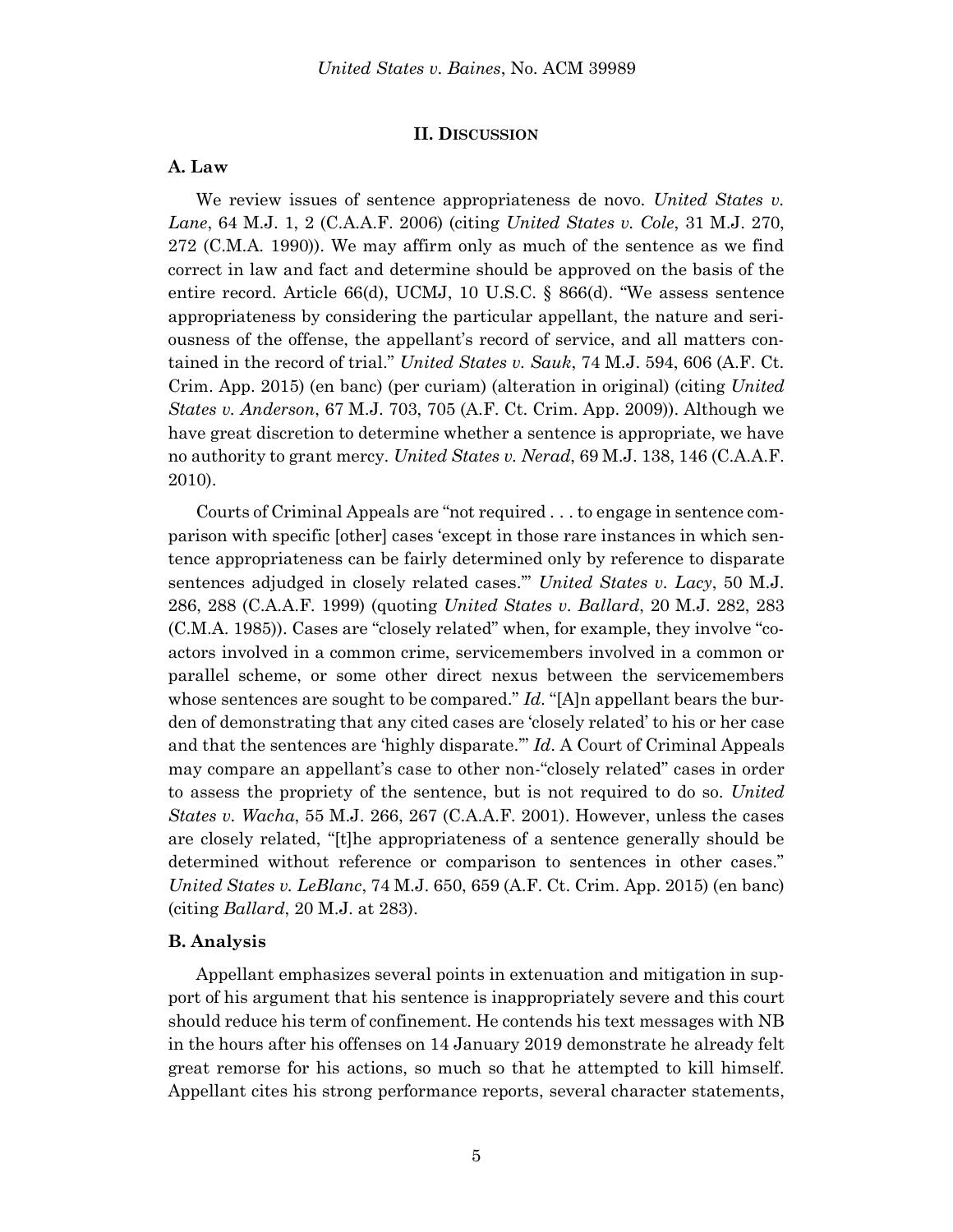and witness testimony admitted during sentencing proceedings as indicative of his excellent rehabilitative potential. As extenuation, he asserts his prior experience with being misled regarding the paternity of another child exacerbated his emotional reaction to his suspicions that he was not the father of NB's child. Although he does not challenge the legitimacy of his convictions, Appellant contends the Commonwealth of Virginia has already prosecuted and punished him for much of his conduct on 14 January 2019, including the act of shooting at JJ's tow truck, albeit without NB as a named victim, and that his sentence to 20 years of supervised probation served as a powerful incentive for his future good behavior. Furthermore, Appellant asserts that the time he had spent in civilian confinement prior to his court-martial allowed him to reflect on his offenses and their impact on the lives of others.

However, we are not persuaded Appellant's sentence is inappropriately severe as a matter of law. Appellant's points, although relevant, largely reiterate the arguments the Defense made during the court-martial and matters that were before the military judge when he decided the sentence. We are confident the military judge afforded these points—as well as the other matters presented—appropriate weight during his deliberations. In accordance with the plea agreement, the military judge could have sentenced Appellant to as much as seven years in confinement in addition to the dishonorable discharge and other punishments. Appellant fails to specifically explain why three years in confinement is an inappropriately severe punishment for strangling his pregnant wife, striking her in the face with his fist, and then shooting at her multiple times with his handgun after pursuing her into their apartment complex parking lot.

Appellant additionally contends NB's case is "closely related" to his, and that therefore we are required to compare her case to his—specifically the fact that NB was not prosecuted and received no sentence—in assessing the appropriateness of his sentence. However, we find Appellant's invocation of sentence comparison inapt. We are required to compare sentences only in those "rare circumstances" when the fairness of a sentence can be determined only by considering "*disparate sentences adjudged* in closely related cases." *Lacy*, 50 M.J. at 288 (emphasis added) (citation omitted). Even if we assume *arguendo* that any misconduct on NB's part on 14 January 2019 would be closely related to Appellant's case, NB was not convicted and therefore she has no sentence to compare. Indeed, we do not even know what, if anything, she might have been convicted of had she been prosecuted, because the matter was never adjudicated. Of course, this is not to say NB's behavior—whether aggravating, extenuating, or mitigating—was not relevant to determining Appellant's sentence. It certainly provides a significant part of the context for Appellant's offenses.